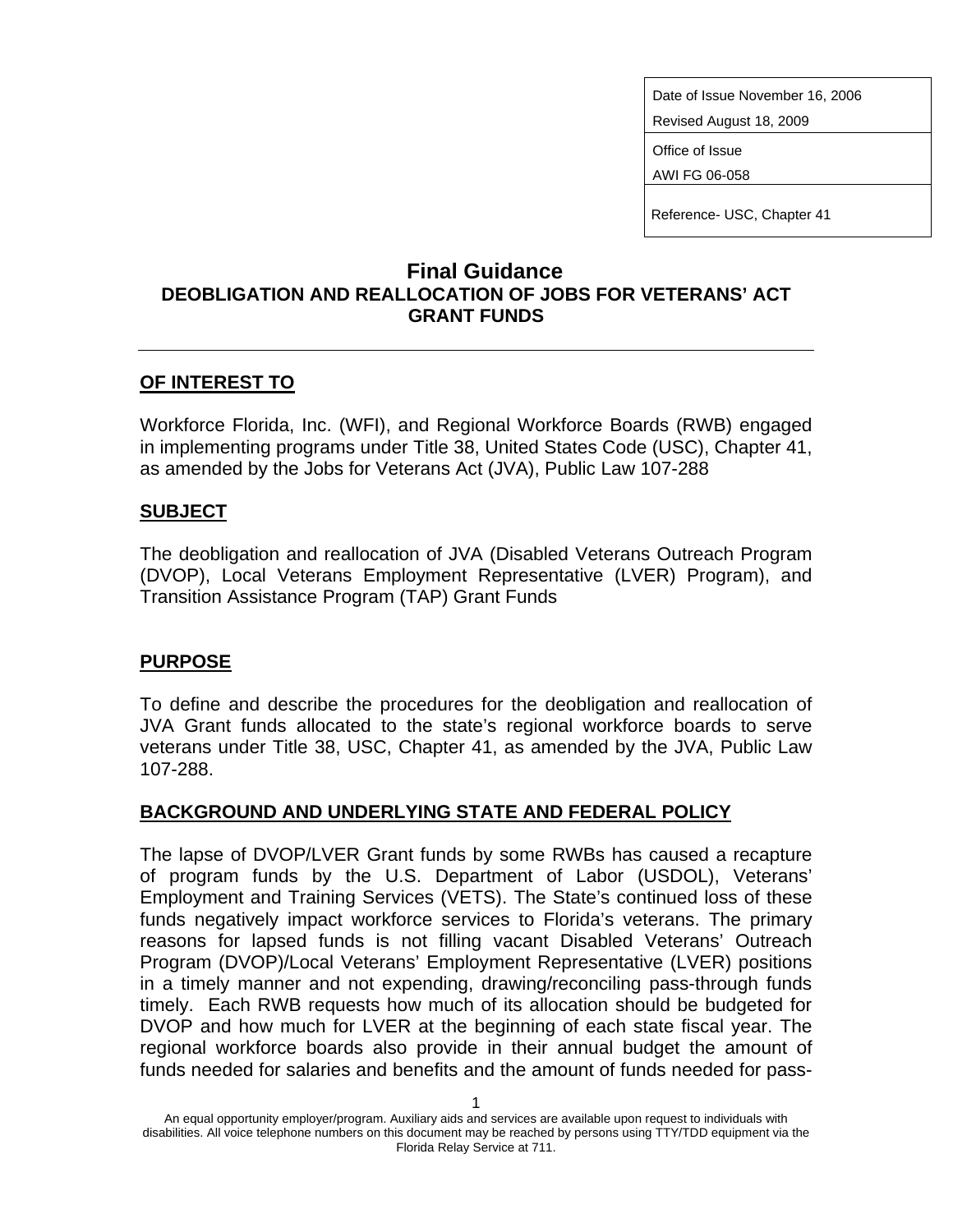through to cover fair-share allocated costs and other direct costs in support of their Veterans Staff. A quarterly budget plan for the year is developed and forms the basis for our quarterly expenditure plan to the USDOL's Veterans' Employment and Training Services.

The Agency for Workforce Innovation (Agency) encourages a policy that fosters the voluntary deobligation of JVA grant funds by a RWB, which would preclude the necessity for an enforced deobligation process. RWBs are encouraged to request voluntary deobligation of JVA funds as soon as annual allocations and budget needs are known at the beginning of the year, but may request a voluntary deobligation at any time. In this same situation, RWBs that may be slightly short of being able to fund some portion of a half or full time position are encouraged to request the additional funds necessary. JVA funds that become available due to a voluntary deobligation will be reallocated to other RWBs based on need/requests. In order to fairly assess whether a RWB is subject to deobligation, RWB annual budgets for DVOP, LVER, and TAP funds will include a breakdown of planned expenditures by quarter. Quarterly plans should be realistic based on positions and reasonable fair share costs, and should incorporate any anticipated or expected annual payments in appropriate quarters.

### **THE DEOBLIGATION/REALLOCATION PROCESS**

### **General Deobligation Guidelines:**

RWBs' DVOP/LVER Grant funds will be reviewed at the end of each quarter to determine if there are funds available for deobligation. JVA Grant funds are awarded to RWB's on a State Fiscal Year (July 1 to June 30) basis. Prior to the beginning of the state fiscal year, each RWB must determine the number of Vets positions it can support and develop a budget plan for how much funding is needed in the salary and benefits and the pass-through budget categories to support that number of positions for the year. The budget plan must be done on a quarterly basis since funding from the USDOL is only released on a quarterly basis. Based on the approved RWB budget plan, the Agency will issue a Notice of Fund Availability (NFA) each quarter for the amount of funds that the board has budgeted in the pass-through budget category. The Agency will also reserve at the state-level the amount of funds budgeted in the salary and benefit budget category for that quarter. Funds not expended pursuant to the quarterly budget plan are subject to deobligation and subsequent reallocation.

The amount of funds available for deobligation at the end of each quarter will be determined separately for the DVOP and LVER Programs. Transition Assistance Program (TAP) program funds will be allocated and reallocated as necessary throughout the year by the Agency in consultation with WFI and those RWBs that conduct TAP workshops. Veterans' Program incentive funds are not subject to any deobligation.

#### **Guidelines on deobligation of funds budgeted for Salary and Benefits:**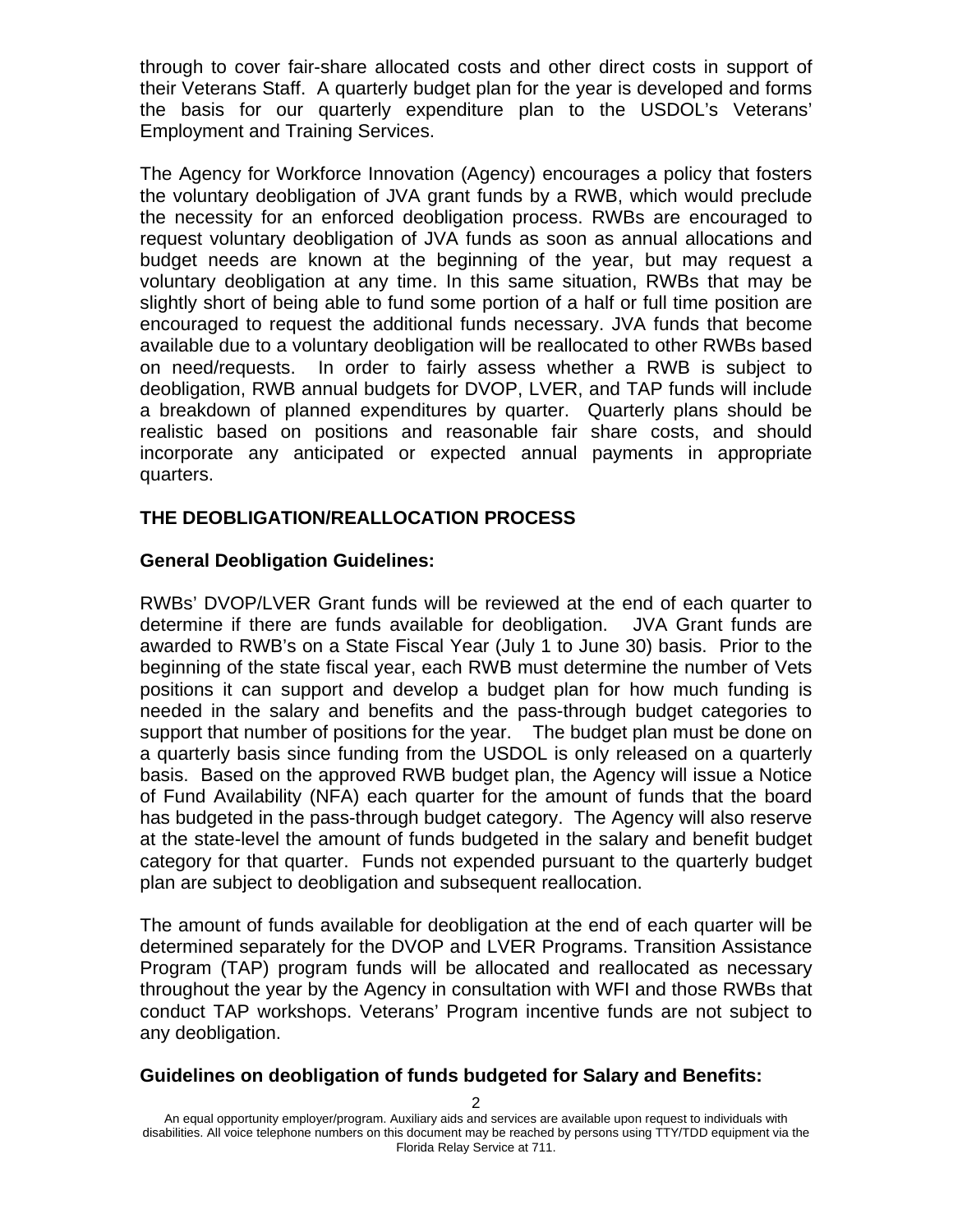Salary and Benefits for Vets Staff assigned to a regional workforce board are paid by the Agency based on the approved RWB budget plan. At the end of each quarter, the Agency will review the workforce board's quarterly expenditures for salary and benefits and compare that to the amount that had been budgeted for the quarter under review. Any amount of underexpenditure in the salary and benefits budget category will be deobligated and the RWB's annual award from WFI will be adjusted to reflect the deobligated amount. The agency will provide the opportunity for the regional board to explain any underexpenditure in the salary and benefits budget category that is not related to a vacant position(s) open for more than 60 days.

#### **Reallocation of Deobligated Funds budgeted for Salary and Fringe Benefits**

After consultation with WFI, the Agency will re-award deobligated funds not related to vacancies open more than 60 days if sufficient information to explain the underexpenditure is provided and the board has provided adequate justification for the continued use of the funds. If sufficient information has not been provided then the Agency shall make the funds available for reallocation to other regional boards.

RWBs that have expended at least 80% of their JVA program funds by the end of each quarter in accordance with the quarterly plans submitted will be eligible to request consideration for the reallocation of any available deobligated funds (after the process for the re-award of deobligated funds not related to vacancies open more than 60 days is completed). A RWB's eligibility to receive a reallocation will be separately determined for each program (DVOP/LVER/TAP). Any reallocation of funding will be done in consultation with the Veterans' Workgroup that includes AWI, WFI and representation from the regional workforce boards.

#### **Guidelines on deobligation of funds related to underexpenditure of Pass-Through funds:**

RWBs are expected to expend the funds allocated to the pass-through budget category in accordance with their approved quarterly budget plan. At a minimum, RWBs must spend at least 80% of the amount of their pass-through funds that were budgeted for each quarter. Any unexpended funds in excess of 20% of the budget plan will be deobligated from the region's annual award and made available for reallocation to other RWBs.

#### **Reallocation of Deobligated funds budgeted for Pass-Through**

RWBs that have expended at least 80% of their JVA program funds by the end of each quarter in accordance with the quarterly plans submitted will be eligible to request AWI's consideration for the reallocation of any available deobligated pass-through funds. A RWB's eligibility to receive a reallocation will be separately determined for each program (DVOP/LVER/TAP). Any reallocation of funding